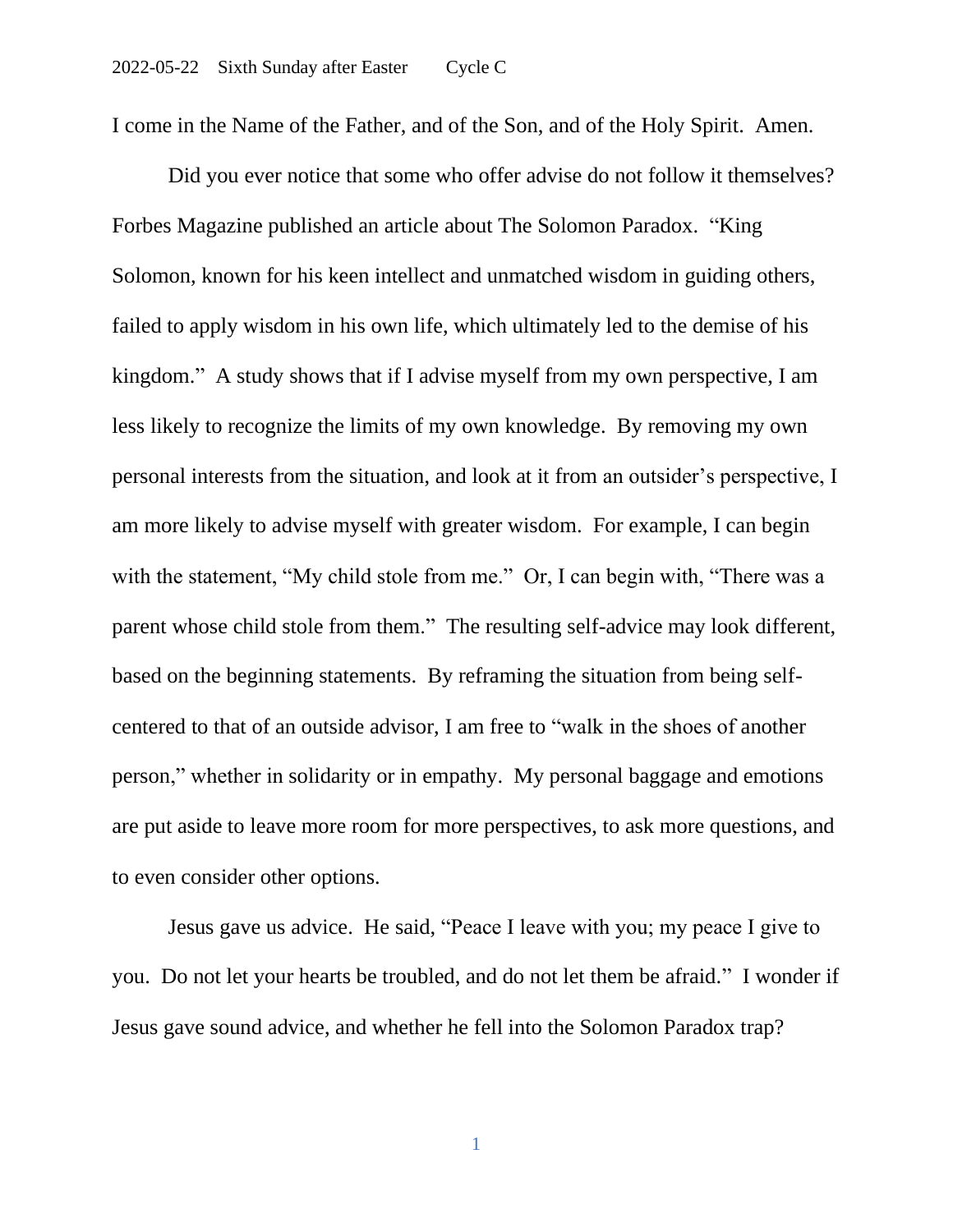After all, our modern world is entirely different than  $1<sup>st</sup>$  Century Israel. They didn't have political division, military conflicts, corrupt leadership, or racism, did they? Ok, maybe. They had equal rights and respect for life. Other than women and children were property, capital punishment was common, and the sick and unworthy were pushed outside of the city limits.

This itinerate preacher, Jesus of Nazareth advises others to have peace and not to have troubled hearts. Peace, in this context, means 'shalom,' to be healed and to be whole. He tells the disciples that this peace comes with faith and obedience to God's word. So here's the fine print. As an imperfect human, I am unable to consistently obey God's word, and I waver in faith. It sounds like, "Don't worry as long as you believe in God, and obey His word. Otherwise, it's been nice knowing you." Jesus says, "Don't be anxious or disquieted." Well, I'm anxious and disquieted. I'm not feeling good about this. And I still wonder if Jesus took his own advice.

In our Gospel today, Jesus is preparing his disciples for his departure through death. Theologian Rev Francis Moloney, writes, "This departure must not be the cause of consternation or fear as Jesus is returning to the Father to initiate an in-between-time marked by his absence, but the presence of the Holy Spirit will be with the disciples, continuing the revealing task of the absent Jesus." The Holy Spirit serves as an intercessor, source of Truth, a guide, comforter, and teacher.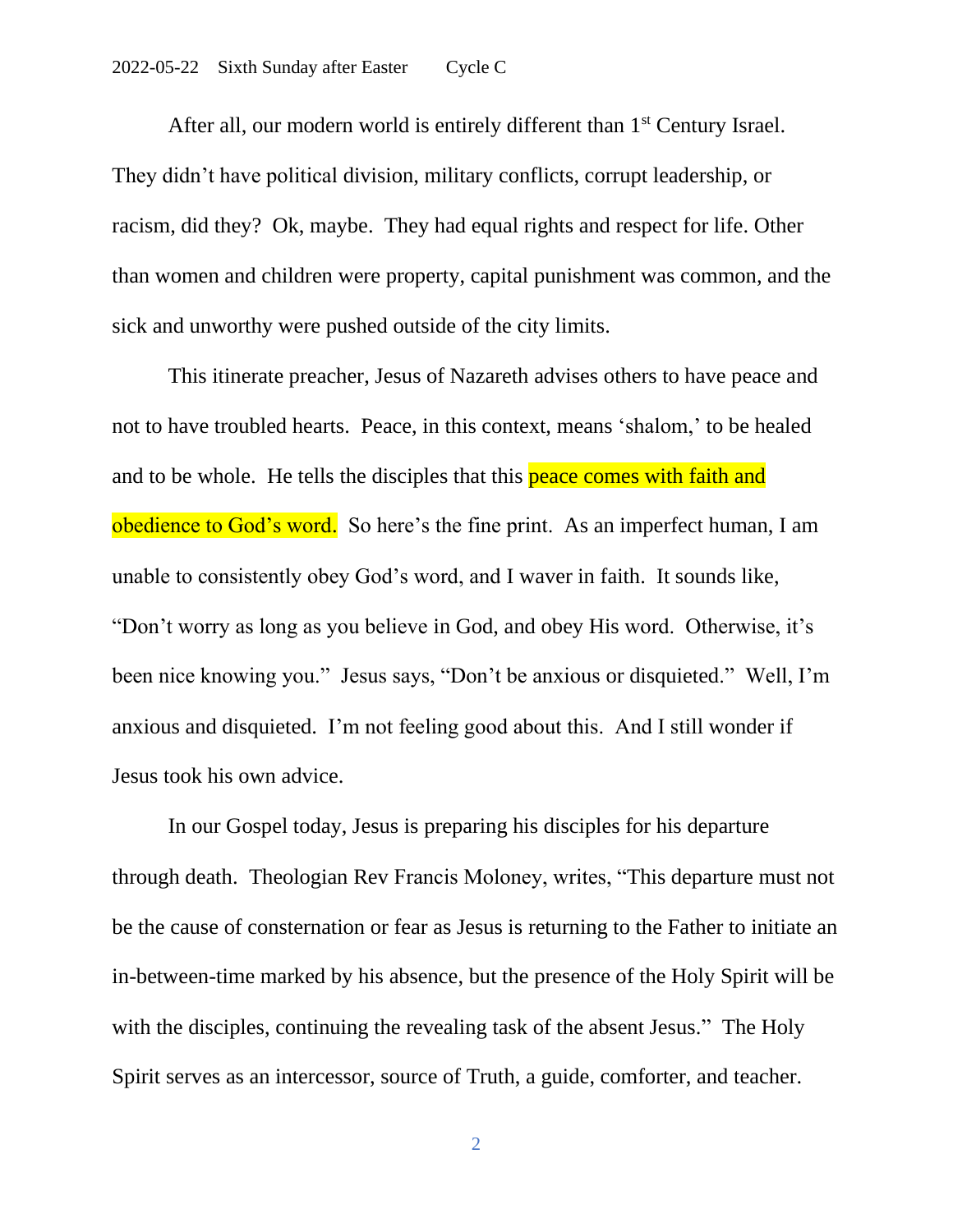Jesus is going away and coming back to them through the Spirit, opening the way to the Father. His parting gift to them? A peace that cannot be matched by anything the world can provide.

Moloney goes on to say, "Disciples who, abiding with the Holy Spirit, love Jesus and keep his commandments will come to know God, and His love. (fine print again). Through the work of the Holy Spirit, they will experience the life of love that unites the Father and the Son until Father and the Son come to abide with them." On the last day leading us into Revelation.

The Book of Revelation is what it is. The author (attributed to John) is writing from the perspective of Christianity in the Roman Empire. He draws content from other apocalyptic writers such as Daniel, Enoch, Ezra, and Baruch. To him, the Roman Empire was the source of all evil (Satan). It's beliefs, values, and practices were an insult to Christianity, and many, both Christians and non-Christians, were simply adapting to Roman life. John describes, in the most exuberant imagery, God's restoration of Jerusalem, through His divine and brutal assault on evil. Like most apocalyptic literature, God's wrath will render justice through plagues, violence, eternal suffering and annihilation. The pure and unblemished believers (those whose foreheads are labeled), will live in eternal joy. God's heavy hand will condemn sinners to the eternal and unquenchable flames of hell. How's that for Hell-fire and brimstone?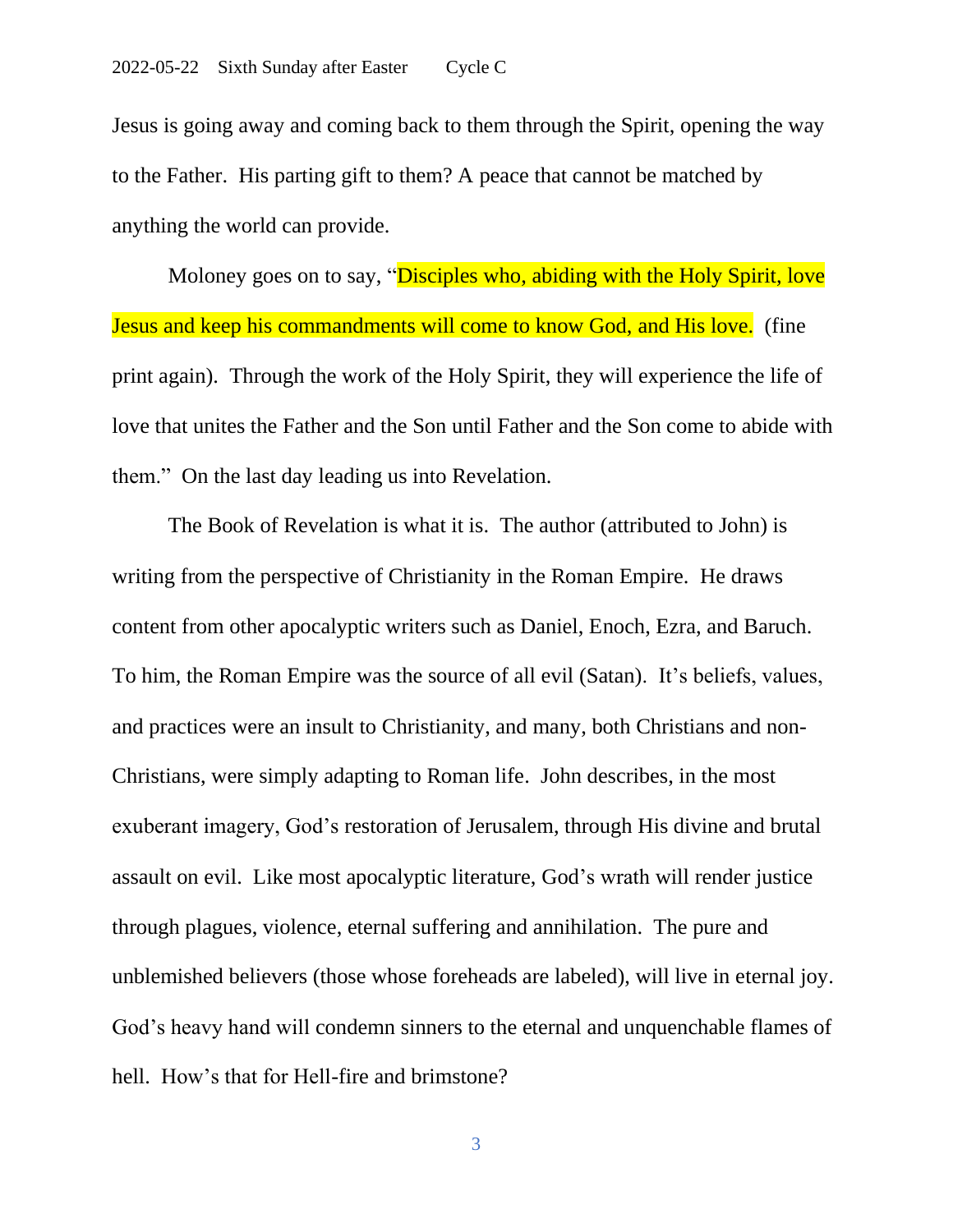But if we step back a little, in both the New Testament and the Gospel, in and amongst the pyrotechnics, we hear words of abundant salvation and eternal joy. I know I am not perfect, but I am also not a serial killer. I'm more of a parking ticket kinda guy.

I don't meet the criteria of the New Jerusalem, but hell for a parking ticket seems severe. I know that I am not forced to heed Jesus' advice. I can choose to deny it or reject it, which results in the rejection of God's love – by me, not by God. I can't say that I deny or reject God's word, but I am just not able to meet perfection. Yet, I can count on the Holy Spirit abiding in me, seeking to draw me into truth, and nudging me into action by obeying his commandment of love. Amidst all of this uncrtainty, Jesus advises, "Don't worry."

Theologian Rev Wilfrid Harrington writes, "God is too often a distant, forbidding figure, gravely offended by human sin, and unaffected by human suffering. God deserves better than this. He deserves the compliment of carefree trust in his graciousness. There is only one answer to evil, and wrath and violence cannot be the answer. Nothing but love, the infinitely patient divine love, can absorb evil and put it out of commission. The Cross shows the earnestness of a gracious God, and shows that there is no limit to his desire to win humankind to himself."